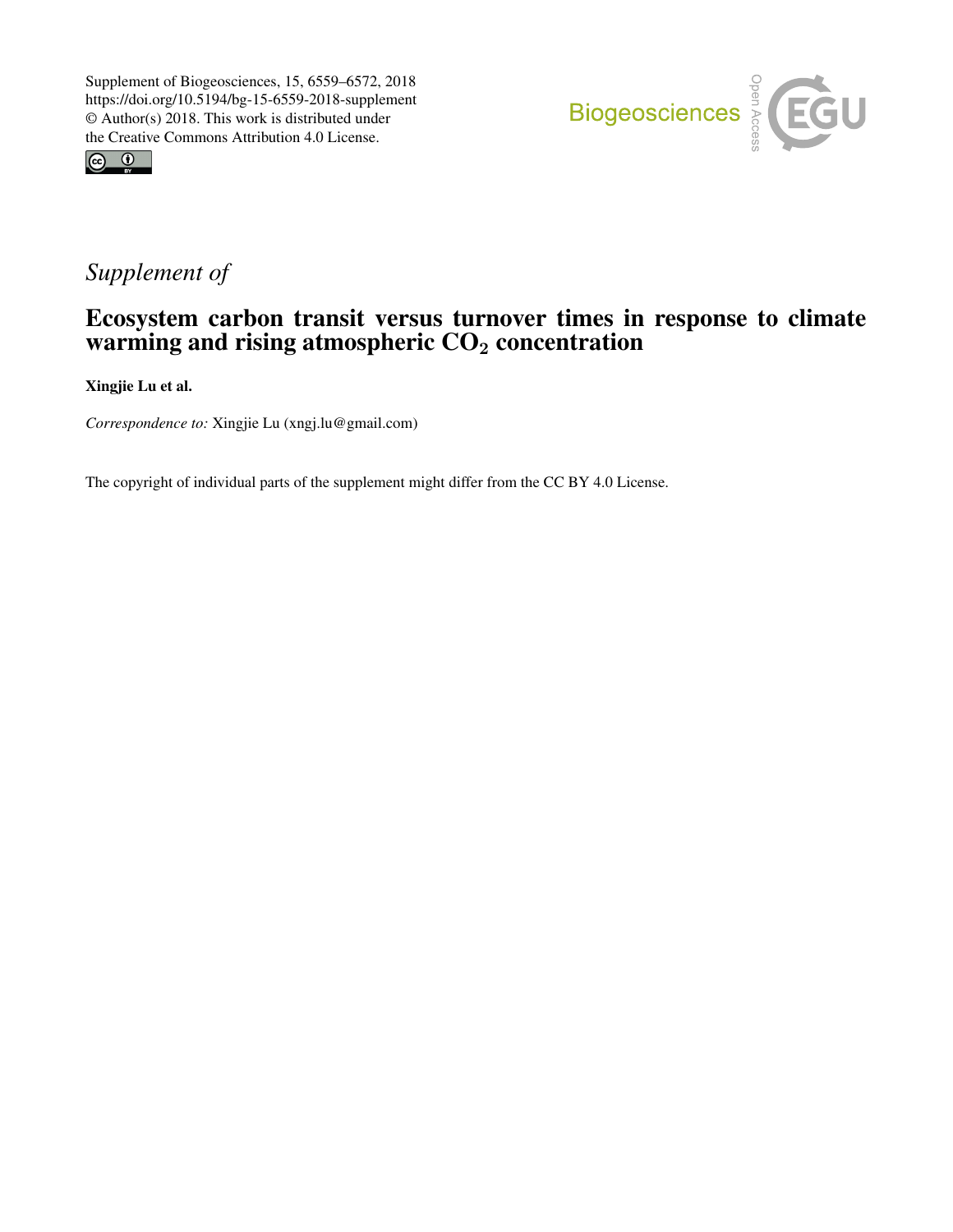### **Supplement A: Decomposition of the change in ecosystem C transit time**

Mean C transit time  $(\bar{\tau}_R)$  can be expressed as the flux weighted mean age of respired C:

$$
\bar{\tau}_R(t) = \sum_{i=1}^d a_i(t) f_{\text{hr},i}(t) \tag{S1}
$$

where  $a_i$  is C mean age of the  $i^{th}$  compartment and the  $f_{\text{hr},i}$  is the fraction of respired C from  $i^{th}$ compartment.

We define the change of a variable  $(\Delta F)$  is the difference between the variable at t and the variable at  $t_0$ :

$$
\Delta F(t) = F(t) - F(t_0) \tag{S2}
$$

The change of mean C transit time can be expressed as:

$$
\Delta \bar{\tau}_R(t) = \sum_{i=1}^d \Delta \Big( a_i(t) f_{\text{hr},i}(t) \Big)
$$
  
= 
$$
\sum_{i=1}^d \Big( a_i(t) f_{\text{hr},i}(t) \Big) - \Big( a_i(t_0) f_{\text{hr},i}(t_0) \Big)
$$
 (S3)

For the  $i^{\text{th}}$  compartment, the compartment C mean age,  $a_i(t)$ , and fraction of respired C from this compartment, *f*hr,*i*, equals to the initial value add the change:

$$
a_i(t) = a_i(t_0) + \Delta a_i(t) \tag{S4}
$$

$$
f_{hr,i}(t) = f_{hr,i}(t_0) + \Delta f_{hr,i}(t)
$$
\n(S5)

Combining equation (S3), (S4), and (S5), the change of mean C transit time is:

$$
\Delta \bar{\tau}_R(t) = \sum_{i=1}^d \left( \left( a_i(t_0) + \Delta a_i(t) \right) (f_{\text{hr},i}(t_0) + \Delta f_{\text{hr},i}(t)) \right) - \left( a_i(t_0) f_{\text{hr},i}(t_0) \right)
$$
  
=  $\sum_{i=1}^d a_i(t_0) \Delta f_{\text{hr},i}(t) + \sum_{i=1}^d \Delta a_i(t) f_{\text{hr},i}(t_0) + \sum_{i=1}^d \Delta a_i(t) \Delta f_{\text{hr},i}(t) \qquad (S6)$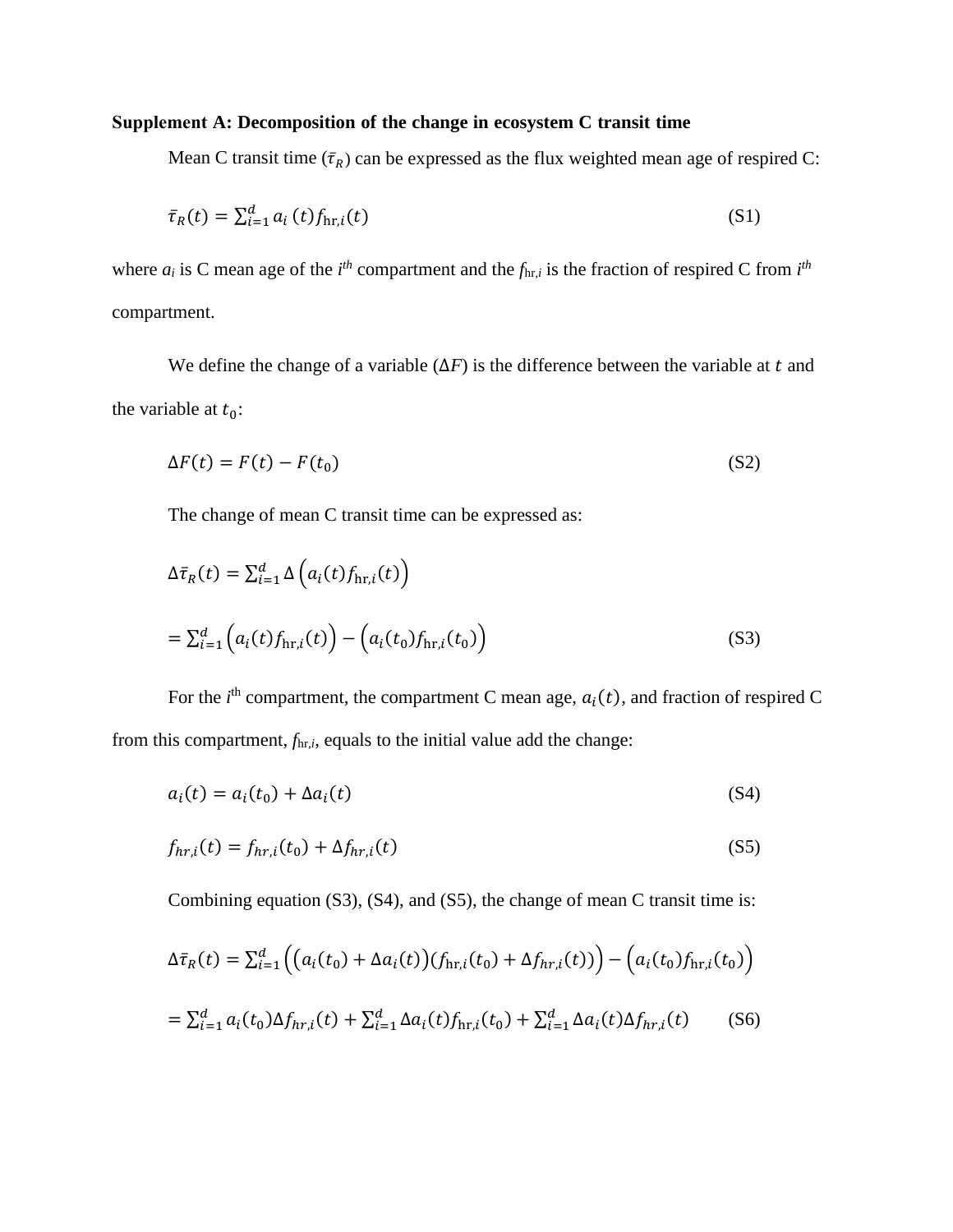When  $\Delta a_i(t) \ll a_i(t_0)$  and  $\Delta f_{hr,i}(t) \ll f_{hr,i}(t_0)$ , the last term  $\Delta a_i(t) \Delta f_{hr,i}(t)$ , residual, is much smaller in magnitude than first two terms (See Figure 3).  $\sum_{i=1}^{d} a_i(t_0) \Delta f_{hr,i}(t)$  and  $\sum_{i=1}^{d} \Delta a_i(t) f_{\text{hr},i}(t_0)$  respectively represent change in C transit time due to change in composition of respired C and compartment C age structure.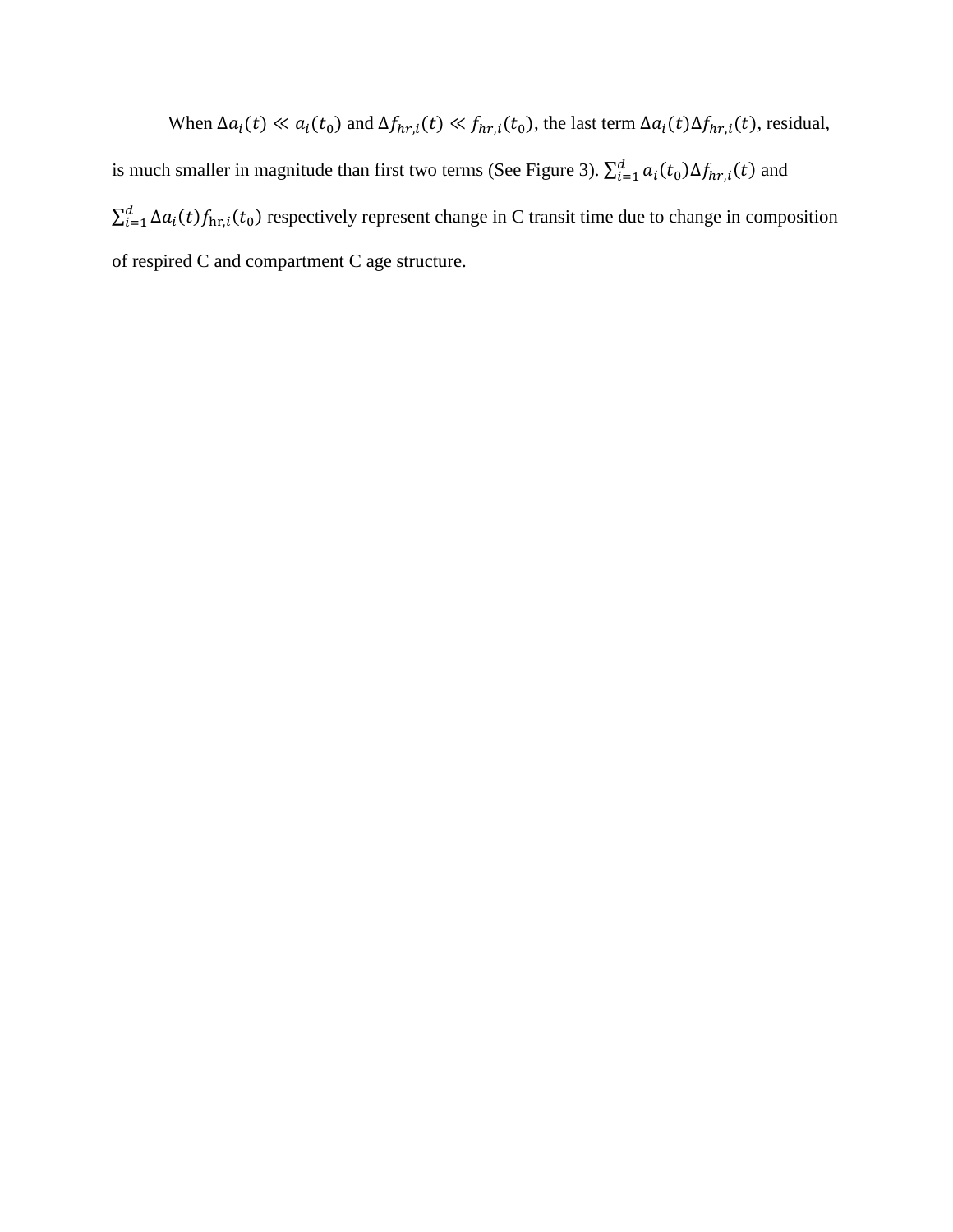#### **Supplement B: Meteorological forcing for CABLE**

Prediction and Climatic Research Unit – (CRU-NCEP) to drive our model in historical period. The meteorological inputs from 1901 to 2100 include temperature, specific humidity, air pressure, downward solar radiation, downward long-wave radiation, rainfall, snowfall, and wind speed. The meteorological variables of CRU-NCEP data from 1901 to 2005 are interpolated from the 6-hourly into hourly (Qian et al., 2006) and re-gridded from  $0.5^{\circ}$  by  $0.5^{\circ}$  to  $1.875^{\circ}$  by 2.5° spatial resolution. From 2006 to 2100, the hourly meteorological variables are generated from Community Earth System Model version 1.0 (CESM) (Li et al., 2016; Hurrell et al., 2013) for Representative Concentration Pathway (RCP) 8.5. All variables from 2006 to 2100 except for wind were adjusted to smooth the transitions in 2006 based on the statistics in historical CRU-NCEP data. (See Figure B1) CABLE uses the meteorological data sets from National Centers for Environmental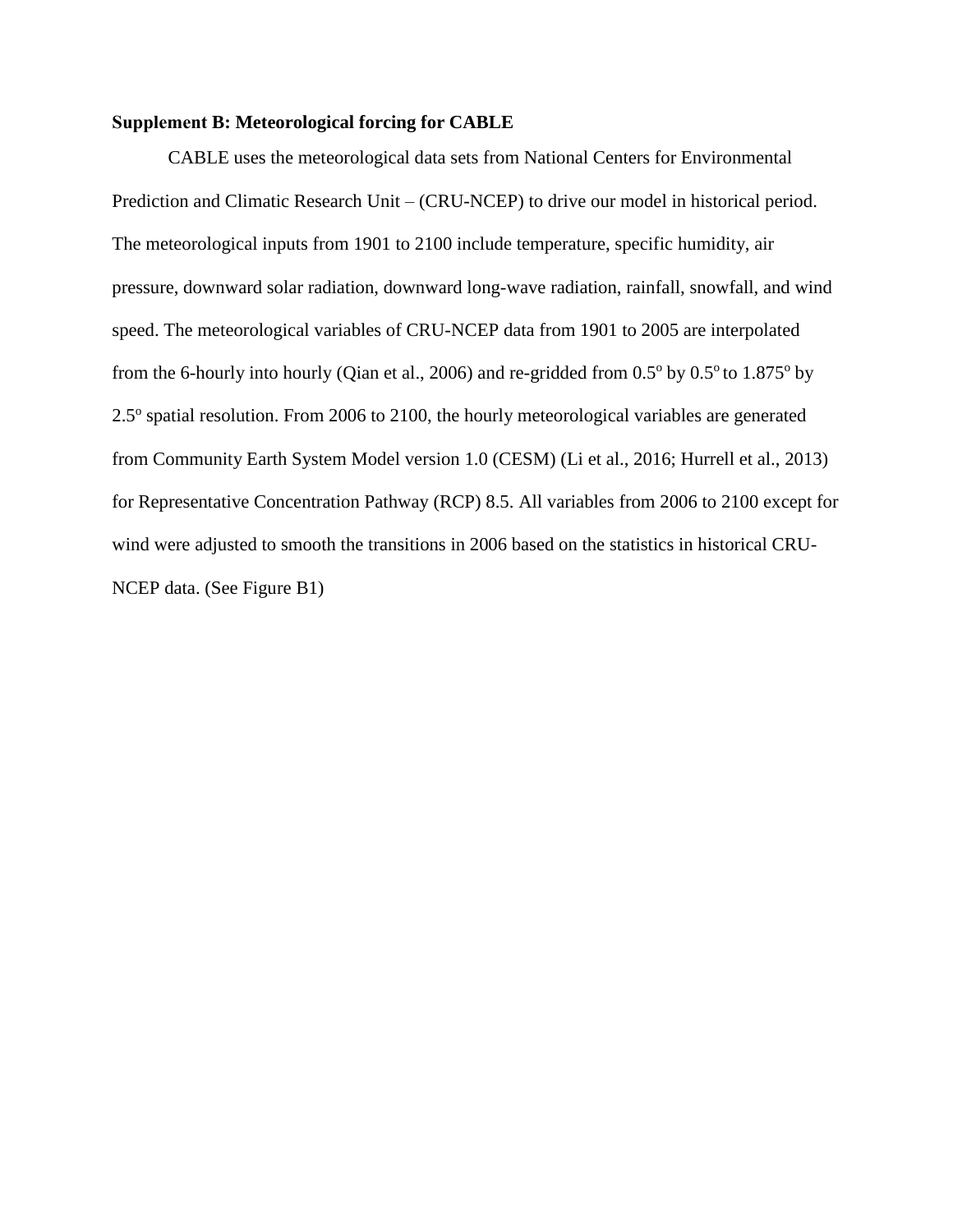

Figure B1. Meteorological forcing and CO2 concentration data used by CABLE from 1901 to 2100. All variables are the annual averaged over global land areas.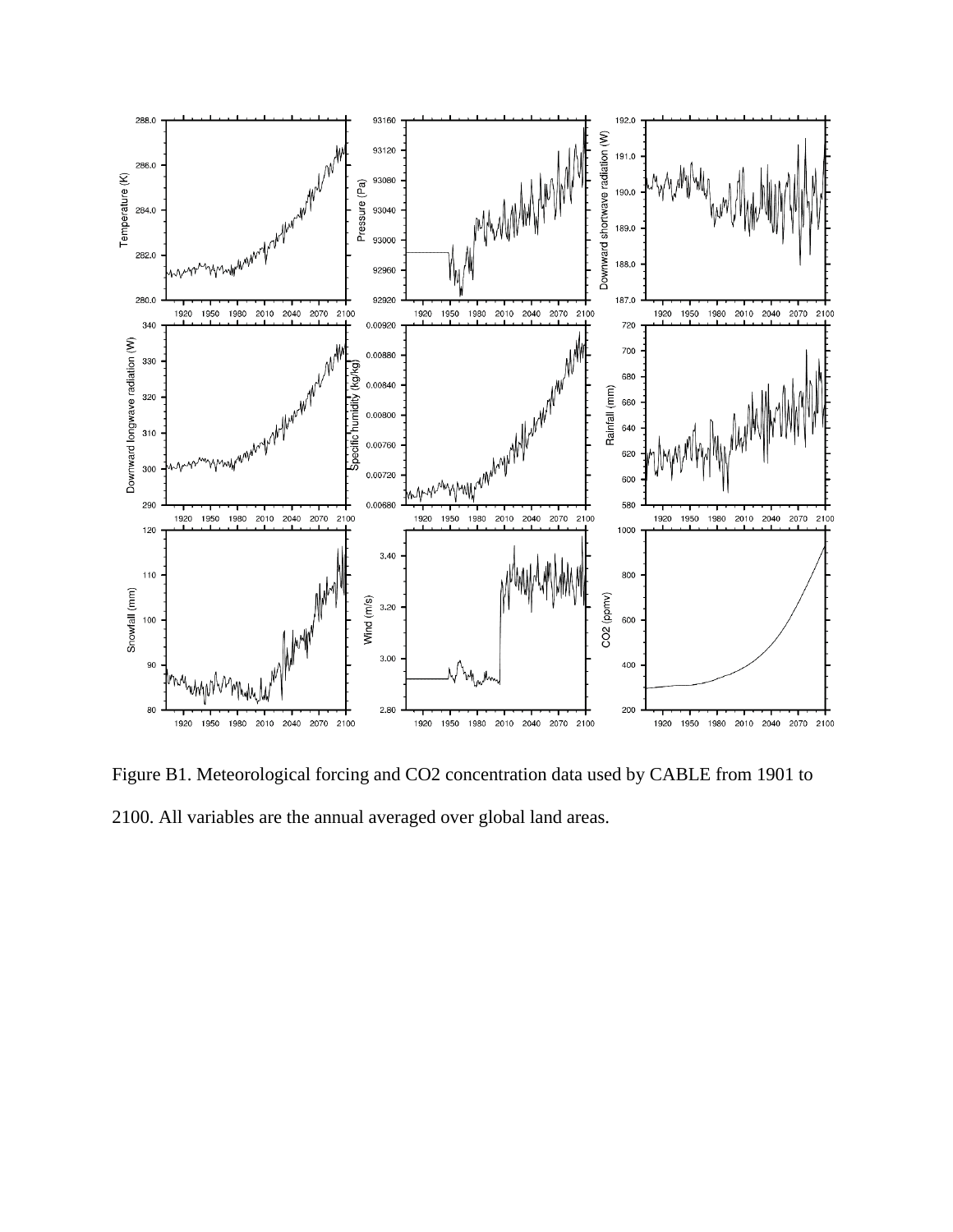#### **Supplement C: C cycle equations in CABLE**

wood (*Cwood*) and root (*Croot*), 3 litter C pools: metabolic litter (*Cmet*), structural litter (*Cstr*), and coarse woody debris (*CCWD*), and 3 soil C pools: fast soil (*Cfast*), slow soil (*Cslow*), and passive soil (*Cpass*) (Figure C1). Vegetation C cycle is related to physiology and phenology processes, whereas litter and soil C cycle is related to litter and soil decomposition processes. CABLE C cycle model is a linear box model, which includes 3 vegetation C pools: leaf (*Cleaf*),

#### **C1. CABLE vegetation C cycle**

Physiology in CABLE include photosynthesis, respiration and allocation processes. The net C input to each pools is allocated from net primary productivity (NPP):

$$
NPP = GPP - R_a \tag{C1}
$$

GPP is calculated at canopy level from a stomata processes coupled photosynthesis model. Like most other land models, photosynthesis model is based on Farquhar photosynthesis model [*Farquhar et al.,* 1980]. Autotrophic respiration  $(R_a)$  are estimated from growth respiration  $R_g$ and maintenance respiration of leaf (*Raleaf*), wood (*Rawood*) and root (*Raroot*) respectively:

$$
R_a = R_g + R_{aleaf} + R_{awood} + R_{aroot}
$$
 (C2)

The CABLE C cycle dynamic equations in vegetation pools are:

$$
\frac{dC_{leaf}(t)}{dt} = NPP(t)B_{leaf}(t) - K_{leaf}(t)C_{leaf}(t)
$$
\n(C3)

$$
\frac{dC_{wood}(t)}{dt} = NPP(t)B_{wood}(t) - K_{wood}(t)C_{wood}(t)
$$
\n(C4)

$$
\frac{dC_{root}(t)}{dt} = NPP(t)B_{root}(t) - K_{root}(t)C_{root}(t)
$$
\n(C5)

The allocation fraction  $B_i$  to each pool ( $i$  refers to leaf, root and wood) changes according to the phenology status, eg. When deciduous plant is in onset status, 80% NPP will be allocated to leaf. When deciduous plant is in offset status, 0% NPP will be allocated to leaf. There is no allometry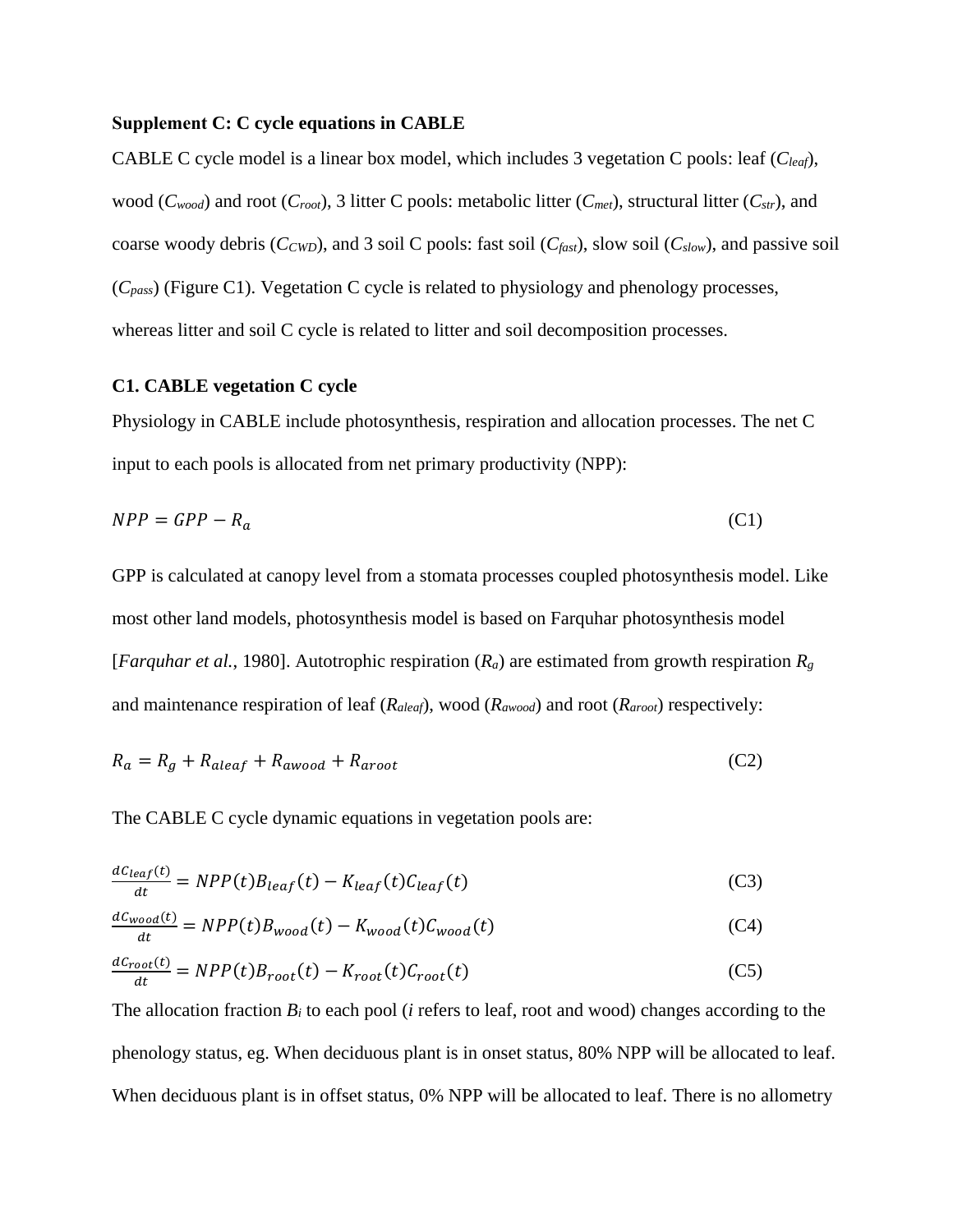parameterization in CABLE C allocation processes. The vegetation turnover rate *K<sup>i</sup>* of each pool (*i* refers to leaf, root and wood) are constant in most of the time, except for being stressed by drought or heat.

Leaf area index (LAI) in CABLE is derived based on leaf C pool size (*Cleaf*). LAI is bounded by two specified maximum and minimum values. When LAI exceeds the maximum value, allocation fraction to leaf (*Bleaf*) will become 0. When LAI drops below the minimum value, turnover rate of leaf (*Kleaf*) will be also set to 0.

In all, in most of the time, these turnover rates and C inputs are mainly dependent on environmental conditions and independent on C pool sizes. Thus, eqn (C3) is considered as linear equations in this study.

#### **C2. CABLE litter and soil C cycle**

CABLE litter and soil C cycle is also a linear model representing C decay and network transfers. Dynamics equations in litter and soil are:

$$
\frac{dC_{met}(t)}{dt} = F_{l\_me}(t) + F_{r\_me}(t) - (A_{me\_fa} + (1 - A_{me\_fa}))K_{me}(t)C_{met}(t)
$$
(C6)

$$
\frac{dC_{str}(t)}{dt} = F_{l,st}(t) + F_{r,st}(t) - (A_{st-fa} + A_{st_s} + (1 - A_{st-fa} - A_{st_s}))/K_{st}(t)C_{st}r(t)
$$
(C7)

$$
\frac{dC_{cwd}(t)}{dt} = F_{w\_cw}(t) - (A_{cw\_fa} + A_{cw\_sl} + (1 - A_{cw\_fa} - A_{cw\_sl}))K_{cw}(t)C_{cwd}(t)
$$
(C8)

$$
\frac{dC_{fast}(t)}{dt} = F_{me,fa}(t) + F_{st,fa}(t) + F_{cw,fa} - (A_{fa,sl} + A_{fa,pa} + (1 - A_{fa,sl} - A_{fa,pa}))K_{fa}(t)C_{fast}(t)
$$
 (C9)

$$
\frac{dC_{slow}(t)}{dt} = F_{st\_sl}(t) + F_{cw\_sl}(t) + F_{fa\_sl} - (A_{sl\_pa} + (1 - A_{sl\_pa}))K_{sl}(t)C_{slow}(t)
$$
(C10)

$$
\frac{dC_{pass}(t)}{dt} = F_{fa\_pa}(t) + F_{sl\_pa}(t) - K_{pa}(t)C_{pass}(t)
$$
\n(C11)

where  $A_{i,j}$  represents the proportion of decomposed C transferred from  $i^{th}$  pool to  $j^{th}$  pool,  $F_{i,j}$  is the amount of decomposed C transferring from  $i^{th}$  pool to  $j^{th}$  pool,  $K_i$  is the turnover rate of the  $i^{th}$ pool. The subscript *l*, *w*, *r*, *me*, *st*, *cw*, *fa*, *sl*, and *pa* respectively represent leaf, wood, root,